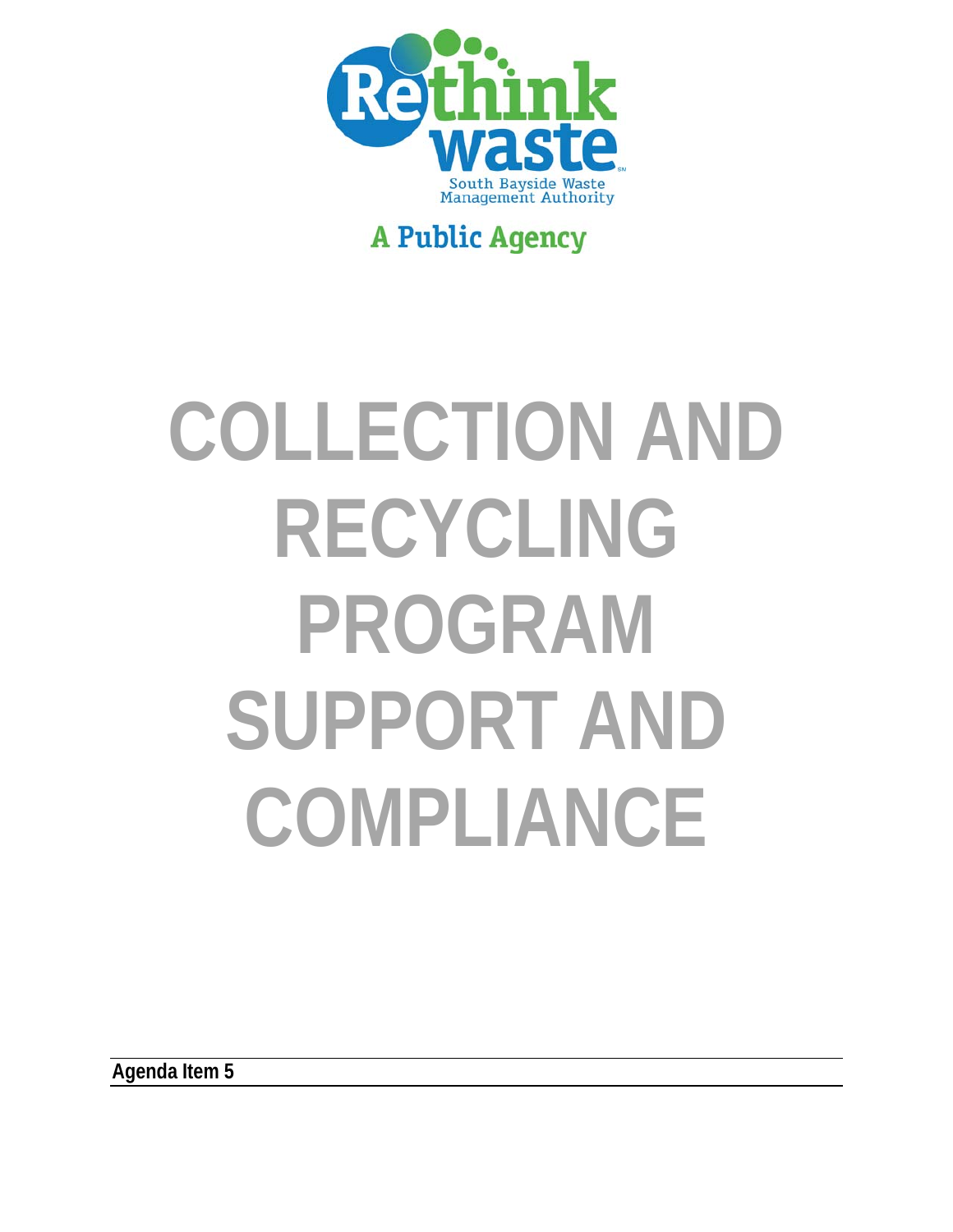

## **STAFF REPORT**

**To: SBWMA Board Members From: Cliff Feldman, Recycling Programs Manager Date: January 28, 2016 Board of Directors Meeting Subject: Consideration of Approval of Final Plan and Recommended Process for Supporting Member Agencies with Future Franchise Agreement Decisions** 

#### **Recommendation**

It is recommended that the SBWMA Board of Directors approve Resolution No. 2016-09 attached hereto authorizing the following action:

Approval of the Final Plan and Recommended Process for Supporting Member Agencies with Negotiating a Potential Franchise Agreement Extension with Recology San Mateo County (**Exhibit A**)

#### **Analysis**

The Final Plan and Recommended Process for Supporting Member Agencies with Negotiating a Potential Franchise Agreement Extension with Recology San Mateo County (Plan) is a "process and approach" plan and not a recommendation of whether or not to extend the current Member Agency Franchise Agreements with Recology San Mateo County (Recology).

Each of the Member Agencies has a Franchise Agreement with Recology which started on January 1, 2011 and ends at midnight on December 31, 2020. The Franchise Agreements state:

#### **SECTION 3.02 TERM**

The Term of this Agreement shall begin on the Effective Date and shall end at midnight on December 31, 2020, unless earlier terminated, or extended as provided in Section 3.03. Contractor's obligation to Collect Solid Waste, Targeted Recyclable Materials and Organic Materials shall begin on January 1, 2011 at 12:01 a.m. and shall continue for the remainder of the Term.

#### **SECTION 3.03 EXTENSION OF TERM**

During calendar year 2017, the Parties shall meet and confer on the possible extension of the Term.

The contract extension decision period was set for a defined period to allow sufficient time if needed to conduct a competitive procurement process if no contract extension was granted. Given the size and complexity of the service area it was determined that a three-year period (i.e., 2018-2020) was needed to complete a competitive procurement process and transition to a new service provider if appropriate.

The Plan addresses how JPA staff can best support the Member Agencies with this important decision individually and as a whole service area wide. The Plan recognizes that each Member Agency will individually decide whether to extend their Franchise Agreement with Recology and the final scope of services. The prior direction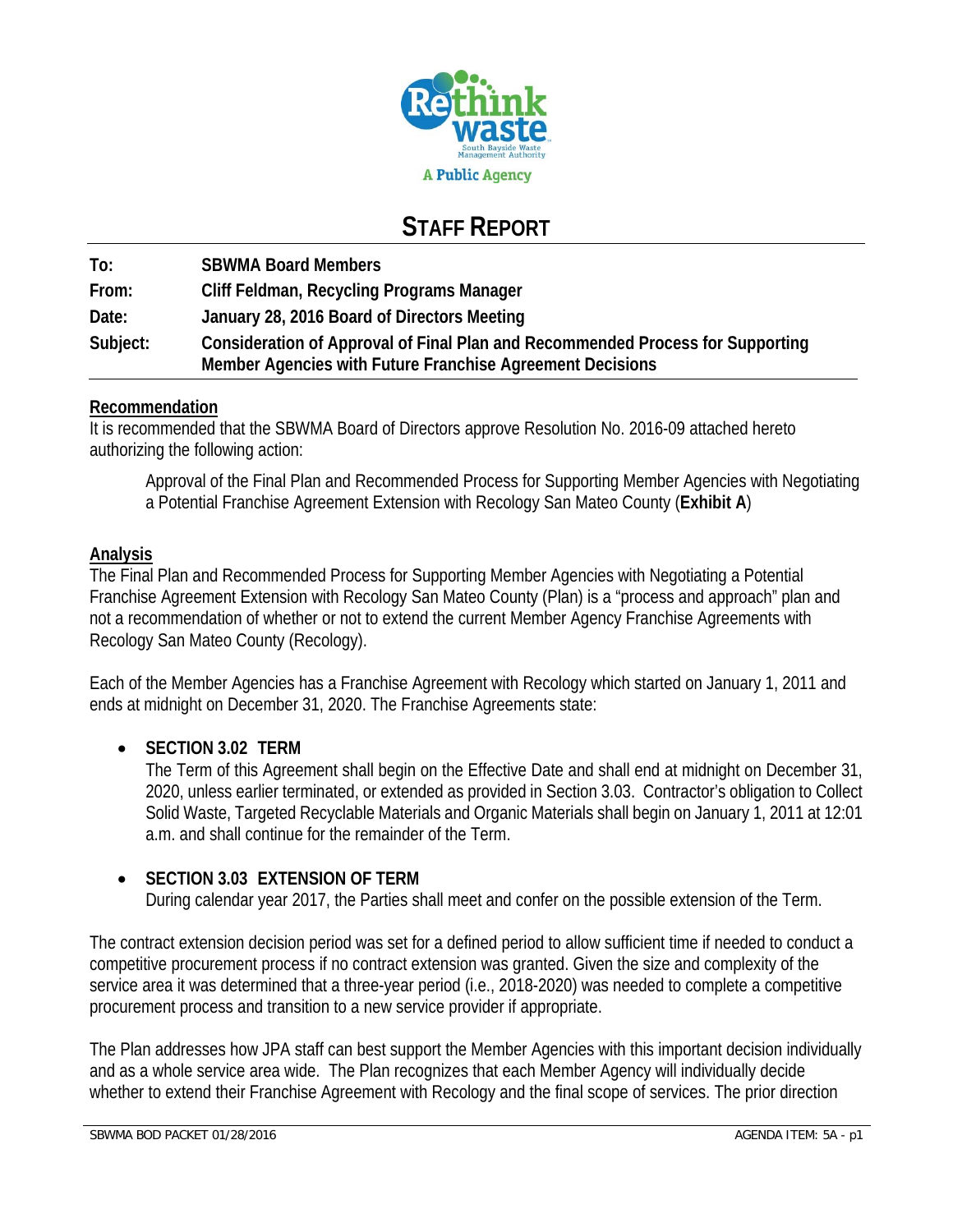from the Board and past practice has been for the JPA to help facilitate and manage the process for selection of a franchised collection services provider, negotiate Franchise Agreement contract terms, and to provide overall contract administration support. Staff is committed to continue providing this support if tasked to do so.

The Recology Franchise Agreement extension process outlined in the Plan does not include the potential extension to the Shoreway Operations Agreement which expires on December 31, 2020. The term extension provisions of that Agreement allow the JPA unilateral discretion to extend the Agreement for up to three additional one-year periods on the current terms and conditions. Such current terms and conditions are very financially beneficial to the JPA as has been discussed at several Board meetings.

The active engagement and collaboration between JPA staff, Member Agency staff (including the TAC), Recology and the SBWMA Board is required to effectively implement the Plan in a timely manner. By meeting the Plan milestones in 2016 this will provide Member Agencies sufficient time to schedule their governing body action early enough in 2017 to meet the deadline prescribed in their Franchise Agreement for action on extending said contract or not.

#### **Background**

This item was referred to the TAC by the Board of Directors at its May 28, 2015 meeting. The Executive Committee requested that the TAC review a draft Plan and develop a final recommendation for consideration by the Board. A draft Plan was presented at the July 9, 2015 TAC meeting and comments and discussion ensued regarding the Plan. On September 24, 2015, an adhoc subcommittee of the TAC met with SBWMA staff Kevin McCarthy and Cliff Feldman to discuss a revised draft of the Plan which was originally shared at the July 9, 2015 TAC meeting. This adhoc committee consisted of the TAC Chair Afshin Oskoui, City of Belmont; TAC Vice Chair George Rodericks, Town of Atherton; Larry Patterson, City of San Mateo City Manager; Roxanne Murray, City of San Mateo; and Jeff Moneda, Public Works Director, City of Foster City. The Plan presented to this subcommittee was revised to include the feedback from this group and was subsequently approved at the October 8, 2015 TAC meeting. This Plan was then presented to the Board for discussion at the November 19, 2015 Board meeting and staff was given direction to bring this item back to the Board for consideration of approval at the January 28, 2016 Board meeting.

On June 25, 2015 the Board adopted the 2015 Long Range Plan which includes recommendations that may affect the future scope of the Franchise Agreements. On the same date, the Board adopted the FY1516 budget which provides funding for two collection related pilots, use of co-collection vehicles and an every other week garbage collection pilot.

#### **Fiscal Impact**

There is no specific fiscal impact associated with this item. However, future recommendations by the SBWMA Board and Member Agency decisions regarding an extension to their existing Franchise Agreement(s) will ultimately impact the solid waste collection rates charged to residential and commercial customers.

#### *Attachment(s):*

Resolution No. 2016-09

Exhibit A – Final Plan and Recommended Process for Supporting Member Agencies with Negotiating a Potential Franchise Agreement Extension with Recology San Mateo County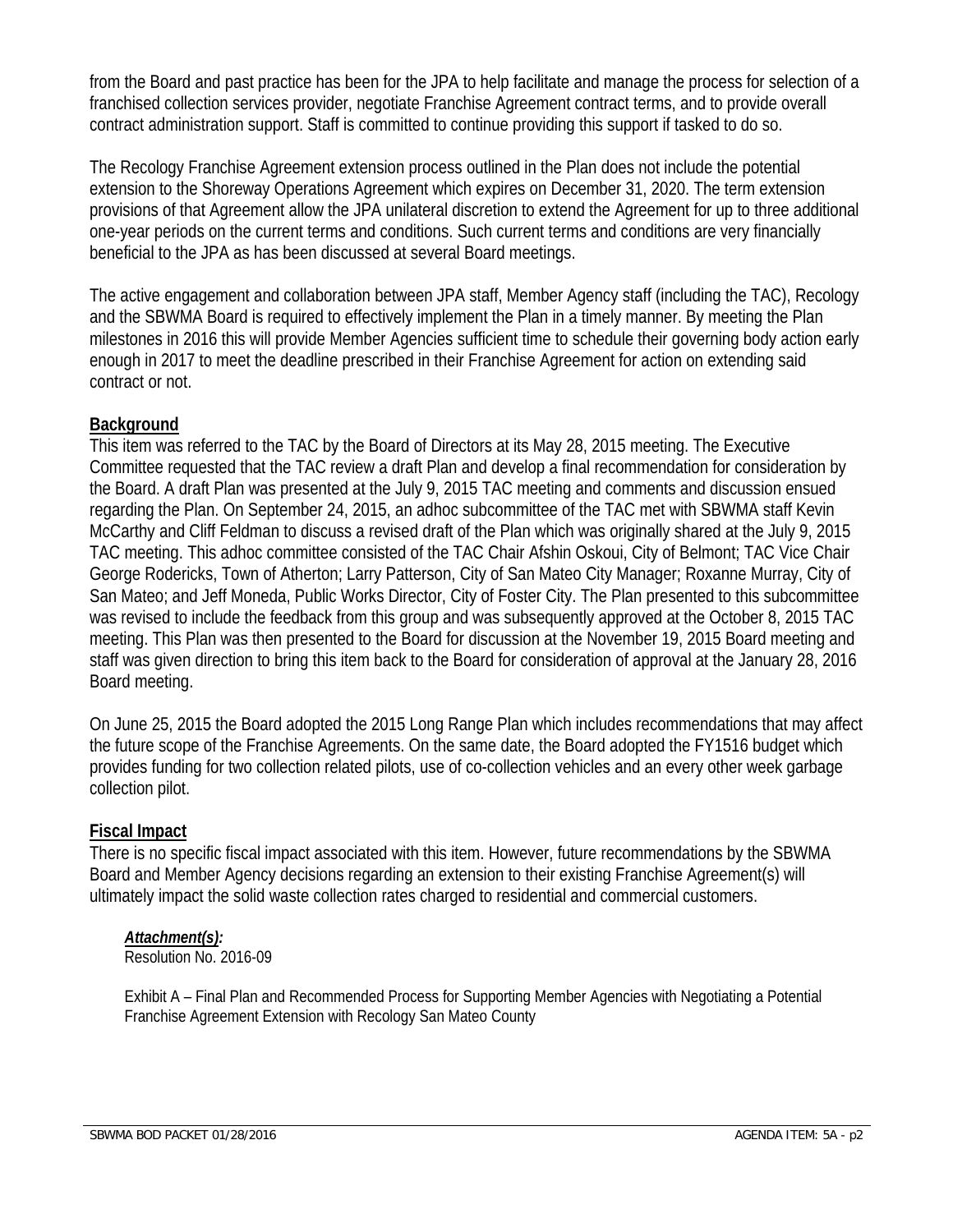

# **RESOLUTION NO. 2016-09**

#### **RESOLUTION OF THE SOUTH BAYSIDE WASTE MANAGEMENT AUTHORITY BOARD OF DIRECTORS APPROVING THE FINAL PLAN AND RECOMMENDED PROCESS FOR SUPPORTING MEMBER AGENCIES WITH FUTURE FRANCHISE AGREEMENT DECISIONS**

**WHEREAS**, the Authority is a joint powers agency organized under the Joint Exercise of Powers Act by cities and other local government agencies in San Mateo County (the "Member Agencies"), each of which oversees the collection of solid waste, organic materials and recyclable materials within its jurisdiction; and

**WHEREAS**, the SBWMA's adopted mission is to cost effectively design, implement and manage innovative waste reduction and recycling programs and facility infrastructure that fulfills our fiduciary responsibilities to our Member Agencies while achieving community environmental and economic goals.

**WHEREAS**, each of the SBWMA's Member Agencies has a Franchise Agreement for the collection of solid waste, organic materials and recyclable materals with Recology San Mateo County which started on January 1, 2011 and ends at midnight on December 31, 2020; and,

**WHEREAS**, the Member Agency's Franchise Agreements with Recology San Mateo County include provisions that prescribe the term of the Agreement and the timeline to pursue an extension to the Agreement; and,

**WHEREAS**, the past practice has been for the SBWMA to help its Member Agencies facilitate and manage the process for selection of a franchised collection services provider, negotiate Franchise Agreement contract terms, and to provide overall contract administration support; and,

**NOW, THEREFORE BE IT RESOLVED**, that the South Bayside Waste Management Authority hereby approves the Final Plan and Recommended Process for Supporting Member Agencies with Negotiating a Potential Franchise Agreement Extension with Recology San Mateo County (**Exhibit A**).

**PASSED AND ADOPTED** by the Board of Directors of the South Bayside Waste Management Authority, County of San Mateo, State of California on the this **28th** day of **January, 2016**, by the following vote:

| Agency             | Yes | No | Abstain | Absent | Agency                  | Yes | No | Abstain | Absent |
|--------------------|-----|----|---------|--------|-------------------------|-----|----|---------|--------|
| Atherton           |     |    |         |        | Menlo Park              |     |    |         |        |
| Belmont            |     |    |         |        | Redwood City            |     |    |         |        |
| Burlingame         |     |    |         |        | San Carlos              |     |    |         |        |
| East Palo Alto     |     |    |         |        | San Mateo               |     |    |         |        |
| <b>Foster City</b> |     |    |         |        | County of San Mateo     |     |    |         |        |
| Hillsborough       |     |    |         |        | West Bay Sanitary Dist. |     |    |         |        |

SBWMA BOD PACKET 01/28/2016 AGENDA ITEM: 5A - p3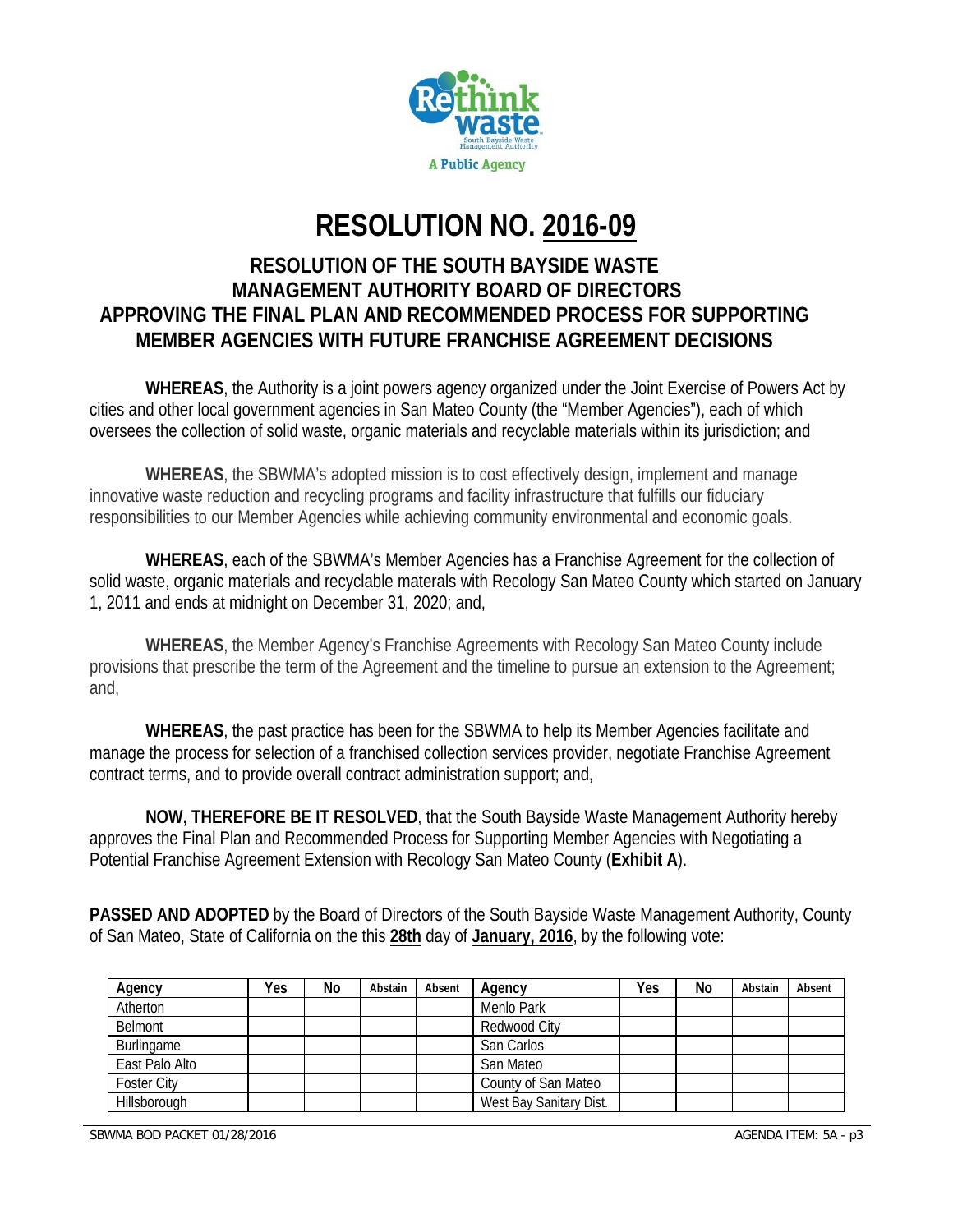I HEREBY CERTIFY that the foregoing Resolution No. 2016-09 was duly and regularly adopted at a regular meeting of the South Bayside Waste Management Authority on January 28, 2016.

 $\overline{\phantom{a}}$  , and the contract of the contract of the contract of the contract of the contract of the contract of the contract of the contract of the contract of the contract of the contract of the contract of the contrac Bill Widmer, Chairperson of SBWMA

ATTEST:

\_\_\_\_\_\_\_\_\_\_\_\_\_\_\_\_\_\_\_\_\_\_\_\_\_\_\_\_\_\_\_\_\_ Cyndi Urman, Board Secretary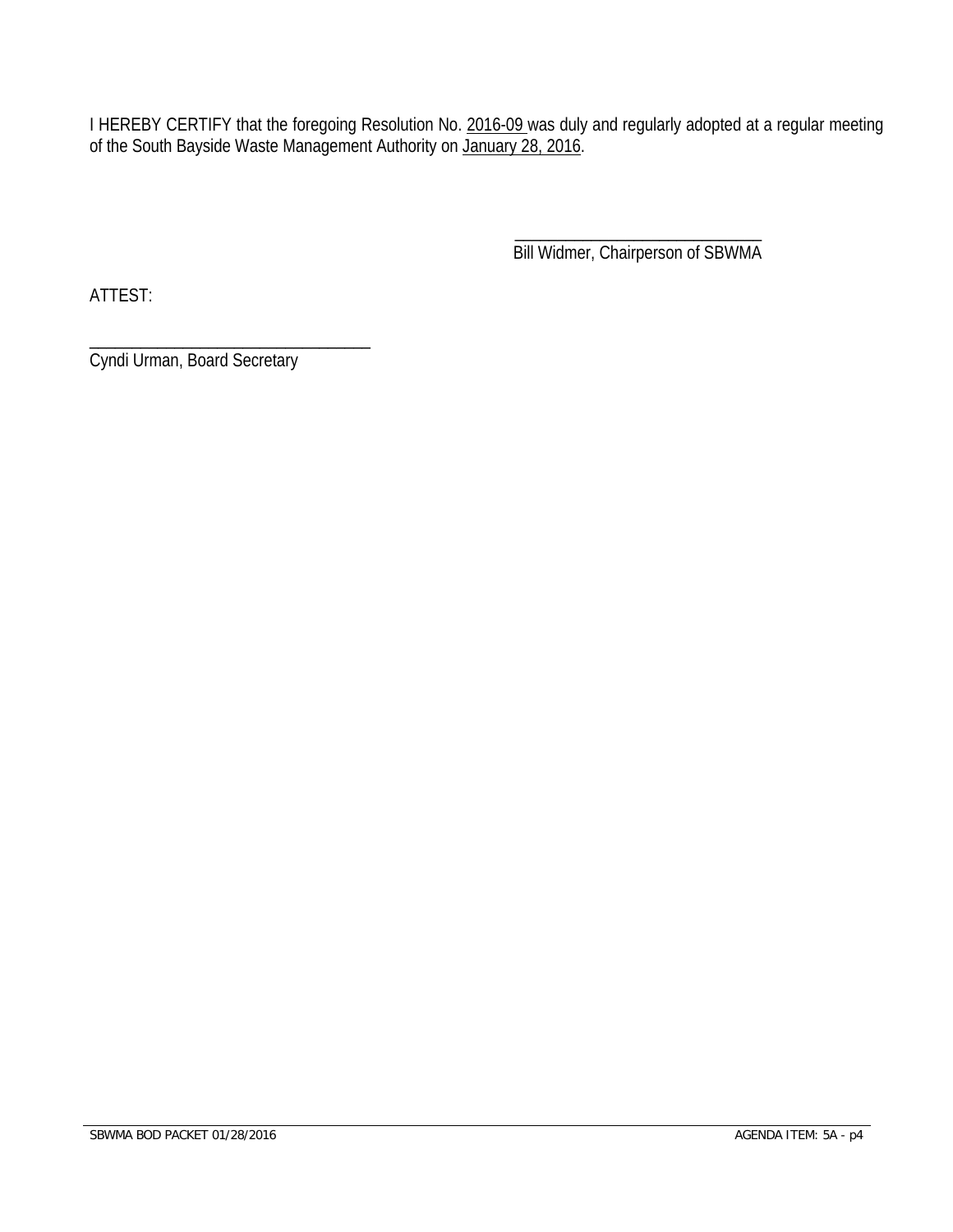#### **Exhibit A**

#### **Final Plan and Recommended Process for Supporting Member Agencies with Negotiating a Potential Franchise Agreement Extension with Recology San Mateo County**

#### *Background*

Each of the Member Agencies has a Franchise Agreement (Agreement) with Recology San Mateo County (Recology) which started on January 1, 2011 and ends at midnight on December 31, 2020. The Agreement(s) include the following provisions regarding the term of the Agreement and an extension:

#### **SECTION 3.02 TERM**

The Term of this Agreement shall begin on the Effective Date and shall end at midnight on December 31, 2020, unless earlier terminated, or extended as provided in Section 3.03. Contractor's obligation to Collect Solid Waste, Targeted Recyclable Materials and Organic Materials shall begin on January 1, 2011 at 12:01 a.m. and shall continue for the remainder of the Term.

#### **SECTION 3.03 EXTENSION OF TERM**

During calendar year 2017, the Parties shall meet and confer on the possible extension of the Term.

The contract extension decision period prescribed in Section 3.03 was set for a defined period to allow sufficient time to conduct a competitive procurement process if no contract extension was granted. It was determined that a three-year period (i.e., 2018-2020) was needed to complete a competitive procurement process and transition to a new service provider, if applicable, given the scope of services, the size and complexity of the service area, and the lead time required.

#### *Key Assumptions*

- All Member Agencies, with the support and assistance of the JPA, will enter into negotiations with Recology for a potential extension of their Franchise Agreement beyond 2020. The JPA staff will take the lead in negotiating and drafting the uniform Franchise Agreement amendments that apply across all Member Agencies, including both minor/administrative changes and any major changes resulting from contract negotiations. Further, upon request, the JPA staff can assist individual Member Agencies with negotiating unique Franchise Agreement changes (e.g., if a Member Agency has a specific change in Recology's scope of services unique to their community).
- The JPA Board will appoint an adhoc committee of TAC or designated Member Agency staff to review the Franchise Agreement amendments negotiated by JPA staff prior to such amendments being brought forward to the full Board for consideration. The Board will consider approval of the uniform Franchise Agreement changes and make a recommendation to forward the uniform Franchise Agreements to the individual Member Agency governing bodies who ultimately approve any changes to their individual Franchise Agreements, including any unique scope items requested by the Member Agency.
- The JPA staff will take the lead in preparing rate revenue requirement projections, including different scenarios reflective of potential changes to the Franchise Agreements. JPA staff's work will include building a baseline proforma model that identifies Recology's current compensation vs. their actual operating costs (as provided by Recology). The model will also cover other factors such as pass-through costs (i.e., mainly processing and disposal costs). Future pass-through costs may be affected by changes to contracts with third party vendors (e.g., Republic Ox Mountain landfill), Shoreway capital improvement scenarios (per the Long Range Plan), etc. This baseline model will be provided to the Board prior to the start of formal contract negotiations.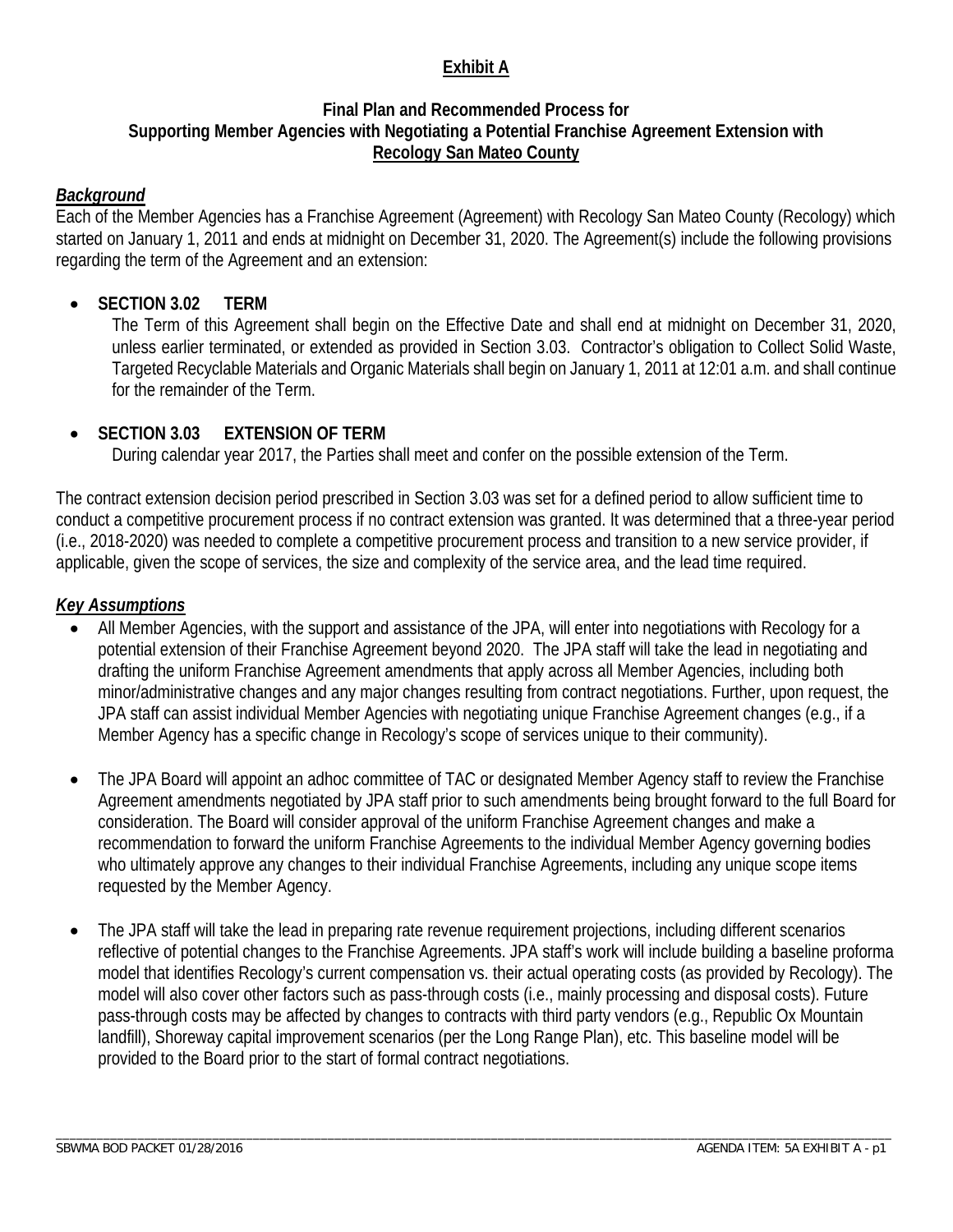- Also prior to the start of negotiations, JPA staff with input from the TAC, will prepare a high level analysis of Recology's performance in meeting the Franchise Agreement performance standards and meeting the original goals of the contractor selection process that resulted in the selection of Recology as the service provider. As part of the performance review, Recology will be requested to prepare its own written self-review.
- If applicable, the JPA staff will take the lead in developing and managing a collection services contractor RFP and selection process if directed by the Board. Such a process would be concluded in time to ensure franchised collection service is provided uninterrupted after expiration of the current Franchise Agreements on December 31, 2020.
- The Recology Franchise Agreement extension process outlined in this document does not include the potential extension to the Shoreway Operations Agreement which expires on December 31, 2020. The term extension provisions of that Agreement allow the JPA unilateral discretion to extend the Agreement for up to three additional one-year periods on the current terms and conditions. Such current terms and conditions are very financially beneficial to the JPA as has been discussed at several Board meetings.

#### *Timeline*

- Current Spring 2016 Member Agency governing bodies decide whether to be part of joint effort to negotiate a potential Franchise Agreement extension with Recology. This timeline allows for any Member Agencies that want to conduct any formal community outreach, if so desired, regarding this decision.
- Fall 2015 Spring 2016 Complete analysis of Recology actual collection costs including building a baseline financial model to use in future projection of collection costs. This work will include identifying any significant variances and how such variances may affect future collection costs.
- Feb. 2016 June 2016 Analysis of and recommendations for any changes to the scope of collection services based on the results of the two collection pilots per the adopted 2015 Long Range Plan and any cost savings suggestions developed by JPA staff in collaboration with Recology.
- March 2016 Recology completes and submits to JPA and Member Agencies a self-review in meeting the Franchise Agreement performance standards and meeting the original goals of the contractor selection process. This self-review will include suggestions for any cost savings measures and/or future improvements to the current collection services noting that not all of the Long Range Plan collection pilots will be completed yet.
- April 2016 JPA staff completes and submits to the Board its high level review of Recology's performance in meeting the Franchise Agreement standards and meeting the original goals of the contractor selection process.
- April / May 2016 Member Agency governing bodies provide confirmation to the JPA of their intent to participate in the JPA's process to negotiate an extension of their Franchise Agreement with Recology. This commitment to the JPA's process to negotiate an extension with Recology does not preclude Member Agencies from pursuing their own concurrent competitive procurement process (i.e., RFP), nor does it preclude Member Agencies from individually negotiating aspects of their Franchise Agreements separately with Recology.

 Board appoints an adhoc committee of TAC or designated Member Agency staff to review Franchise Agreement amendments negotiated by JPA staff prior to such amendments being brought forward to the full Board for consideration This Board action can happen as early as it's clear (e.g., by April or May) that a majority of the Member Agencies are onboard with pursuing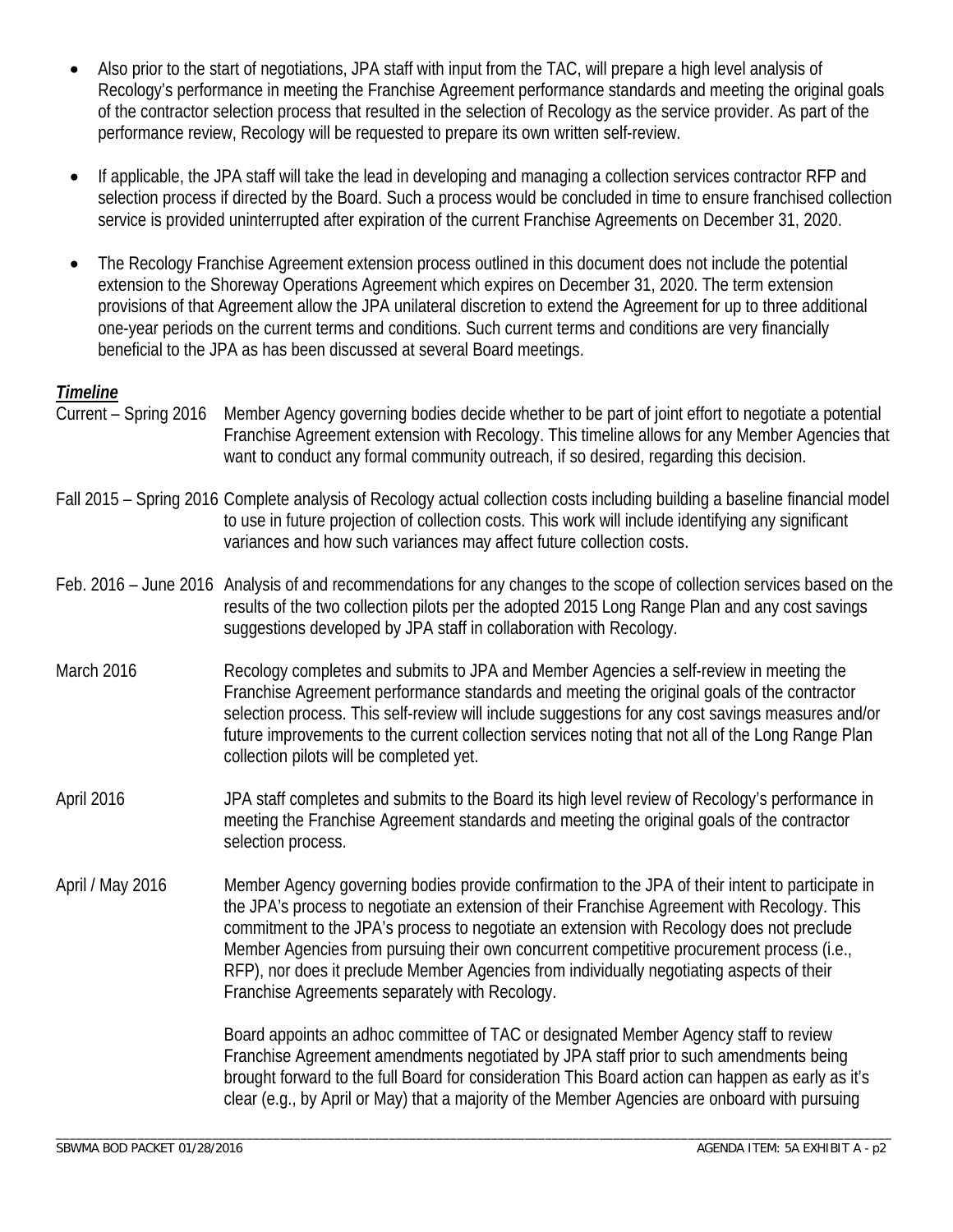contract extension talks with Recology.

- Spring Fall 2016 Contract negotiations take place between the JPA staff and Recology representatives. The final step of this process would be for Recology to submit an overall technical and cost proposal for the entire service area reflective of the agreed upon changes per the negotiations. Once the proposal is reviewed and agreed upon then a final document can be brought to the Board for consideration. (This does not preclude Member Agencies from individually negotiating aspects of their Franchise Agreements separately with Recology.)
- Fall 2016 Dec. 2016 Completion of future collection cost projections based on negotiated changes to Franchise Agreement scope of services and other factors such as pass through costs.

Completion of revisions to Franchise Agreements based on negotiated changes with Recology.

Jan. / February 2017 Board considers and adopts Recology proposal for extension of current Franchise Agreements. This approval would be in the form of a recommendation to Member Agencies to adopt the Recology proposal and the newly revised and amended Franchise Agreements.

#### March – Dec. 2017 Individual Member Agencies consider approval of contract extension with Recology.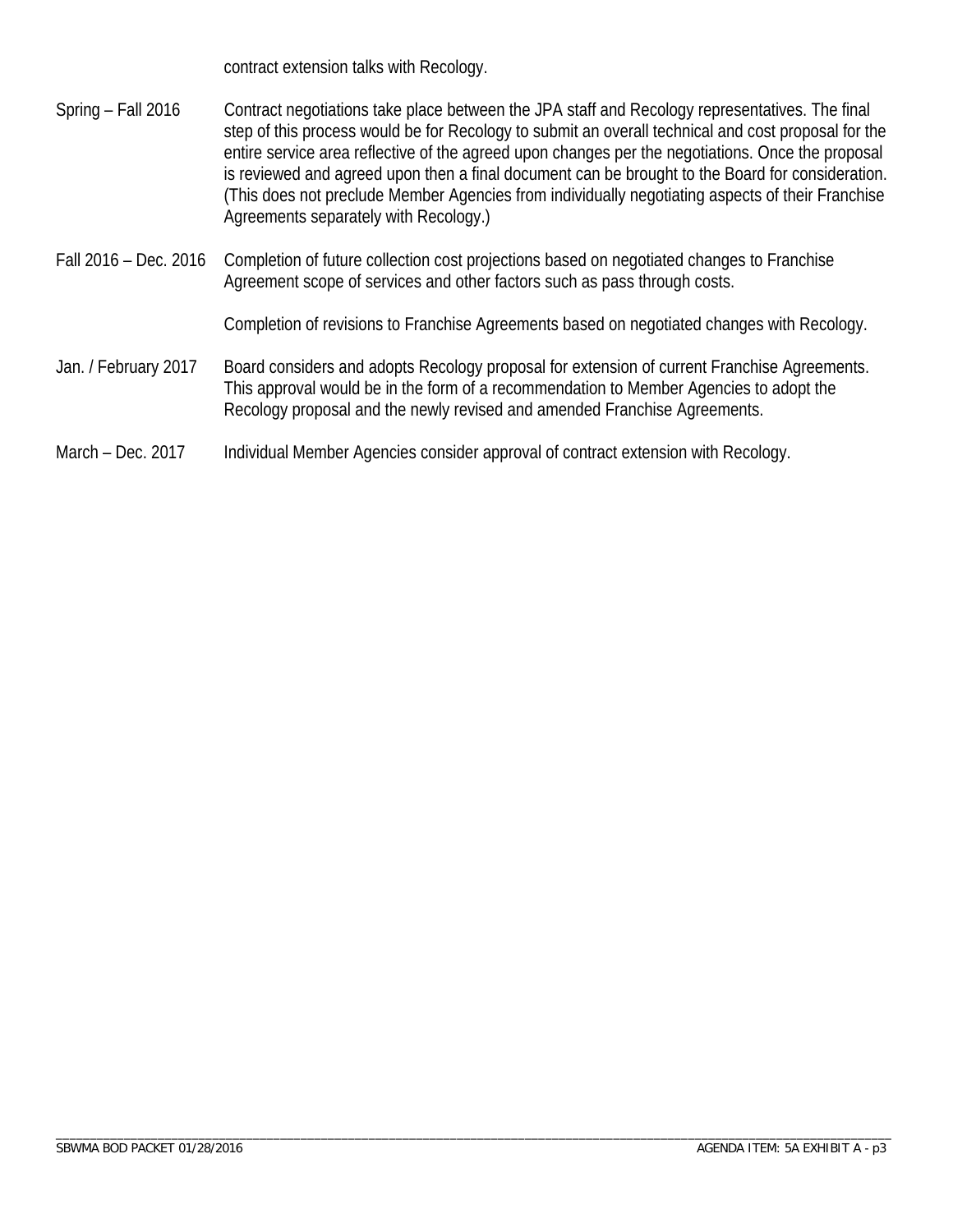

#### **A Public Agency**

### **STAFF REPORT**

| To:      | <b>SBWMA Board Members</b>                                                         |
|----------|------------------------------------------------------------------------------------|
| From:    | Cliff Feldman, Recycling Programs Manager                                          |
| Date:    | January 28, 2016 Board of Directors Meeting                                        |
| Subject: | Update on Implementation of Commercial Recycling Hauler Reporting System Ordinance |

#### **Recommendation**

This staff report is for discussion purposes only and no formal action is requested of the Board of Directors.

#### **Analysis**

On October 23, 2014, the SBWMA Board of Directors adopted Ordinance No. 002, the JPA's Commercial Recycling Reporting Ordinance, which became effective on January 1, 2015 requires commercial recycling haulers to report tons collected quarterly. The Q1-2015 report was due on May 1, 2015, Q2 on August 1, Q3 on October 1, and Q4 on February 1, 2016. Staff last provided an update to the Board at the September 24, 2015 Board meeting and will continue to do so quarterly.

Staff continues contacting businesses to register online and begin reporting. Since the last quarterly update to the Board, registrations have increased 45% from 33 businesses registered to the current 48. The active list of businesses that are being contacted to register totals 125. The amount of reports submitted by quarter total 33 for Q1-2015, 25 for Q2 and 27 for Q3. However, it is important to note that in many cases businesses tend to submit reports well after the deadline and only after receiving several notices from staff, thus it is anticipated that more Q3 reports will be forthcoming. (The deadline for Q4-2015 reports is February 1, 2016.) In addition, as businesses are registered, they are requested to provide past quarterly reports to the extent feasible.

We are frequently faced with barriers in obtaining more registrations and will continue to work towards overcoming these barriers. For example, businesses recently contacted to register have simply refused to comply, the parent corporation is unresponsive to requests to provide a clear point of contact responsible for recycling at the local store/business locations, and most commonly the store/business manager or other individual presented as the appropriate contact, is either unavailable or non-responsive. Staff will continue to encourage these businesses to comply and will be requesting the assistance from our Member Agencies to send letters to these potentially noncompliant businesses as we have done in the past.

From the reports provided, the amounts and types of material collected vary and approximately 18,000 tons were reported for Q1-2015, 11,000 tons for Q2, and 11,000 for Q3 (i.e., 40,000 additional tons for Q1-Q3 with several reports still pending and Q4 not included). The largest quantities (in order) of individual material types are mixed construction and demolition debris, dirt/inerts, green/yard waste and cardboard. As predicted, even a small sampling of non-franchised commercial recycling activities provides some insights as to the magnitude of independent recycling occurring in the RethinkWaste service area. As a matter of comparison, the preliminary results for Recology's 2015 commercial recycling totaled of 58,784 tons, and was comprised of 33,542 tons of recyclables and 25,241 tons of organics.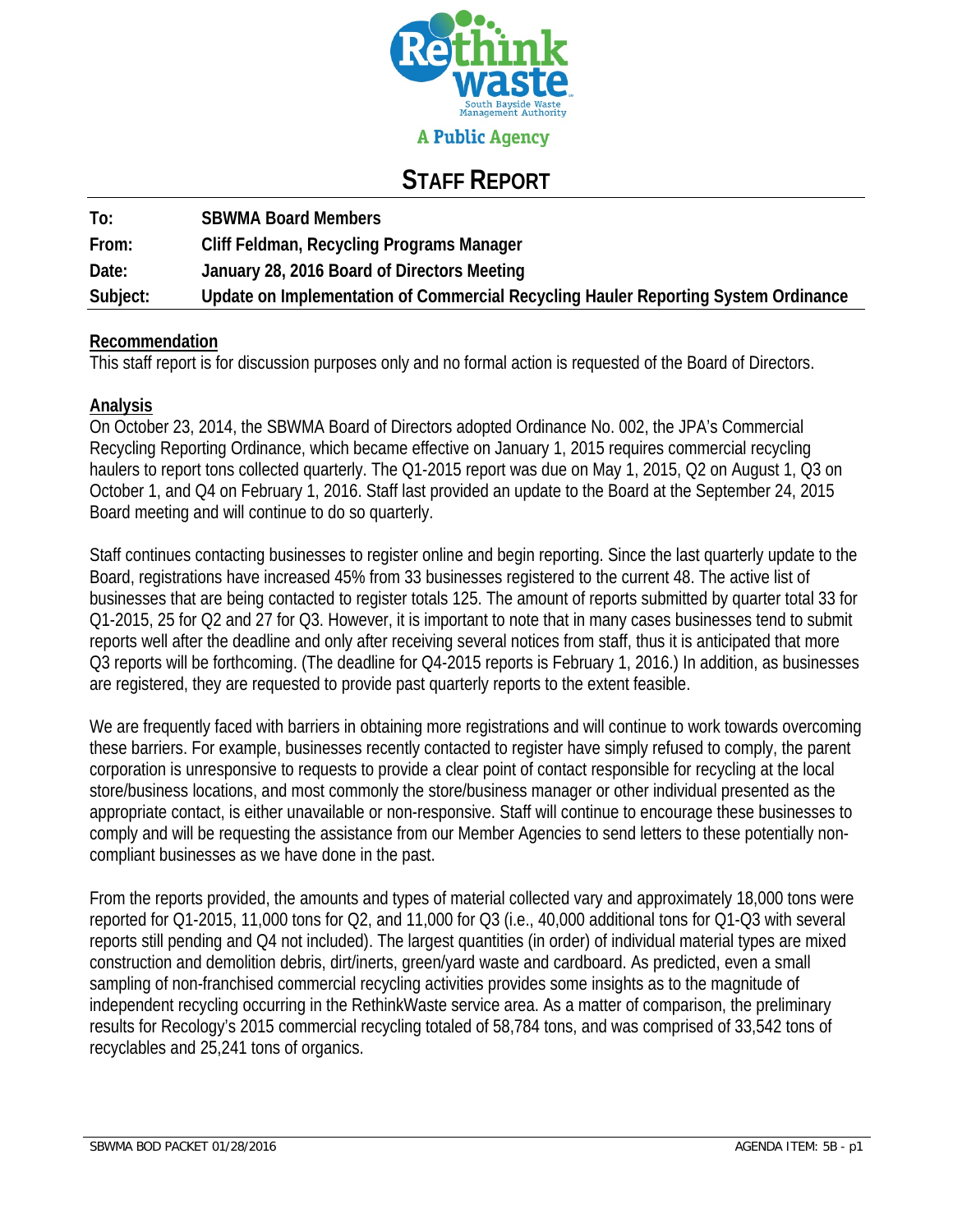Staff's original diversion projections based on the Q1 reports estimated an additional 26,500 tons of commercial recycling (**Table 1**) to the diversion figures used in the Long Range Plan. **Table 2** provides an update of this diversion estimate based on the information provided to date through Q3-2015 (i.e., an increase of the potential diversion estimate by including 60,000 additional tons).

**Table 3** shows an update on projected future diversion through 2020 reflective of the revised baseline forecast in **Table 2** plus new diversion expected from recommended Long Range Plan projects. The SBWMA's new forecasted overall diversion rate for 2020 has increased from 70.02% to 72.49%.

| <b>TODIO I</b> (DOOG OIL QT ZO TO DI OJOOGO TOI OIRITO YOU)                                      |                                                   |        |                                              |        |        |        |        |        |  |  |
|--------------------------------------------------------------------------------------------------|---------------------------------------------------|--------|----------------------------------------------|--------|--------|--------|--------|--------|--|--|
| Projected Future Measured Diversion Rate % by Sector with Current Programs 2015-2020             |                                                   |        |                                              |        |        |        |        |        |  |  |
|                                                                                                  | Year                                              |        |                                              |        |        |        |        |        |  |  |
|                                                                                                  | <b>Actual Results</b><br><b>Projected Results</b> |        |                                              |        |        |        |        |        |  |  |
| Sector                                                                                           | 2013                                              | 2014   | 2020<br>2019<br>2016<br>2015<br>2018<br>2017 |        |        |        |        |        |  |  |
| Residential                                                                                      | 66.90%                                            | 66.48% | 66.59%                                       | 66.59% | 66.59% | 66.59% | 66.59% | 66.59% |  |  |
| Commercial/MFD                                                                                   | 29.77%                                            | 31.04% | 41.06%                                       | 43.46% | 45.49% | 46.87% | 48.54% | 49.71% |  |  |
| Overall                                                                                          | 48.83%                                            | 48.90% | 52.971%                                      | 54.26% | 55.34% | 56.08% | 56.97% | 57.59% |  |  |
| Note: Preliminary Commercial Recycling Reporting Ordinance data is included (i.e., 26,500 tons). |                                                   |        |                                              |        |        |        |        |        |  |  |

#### **Table 1 (based on Q1-2015 projected for entire year)1**

1Table 1 as shown is included in the Board adopted 2015 Long Range Plan document as Table 2.1: Baseline Measured Diversion Rate by Sector with Current Programs 2015-2020.

#### **Table 2 (based on tonnage thru Q3-2015 projected for entire year)**

| Projected Future Measured Diversion Rate % for 2015-2020                     |                                                   |                                                      |         |        |        |        |        |        |  |  |
|------------------------------------------------------------------------------|---------------------------------------------------|------------------------------------------------------|---------|--------|--------|--------|--------|--------|--|--|
|                                                                              | Year                                              |                                                      |         |        |        |        |        |        |  |  |
|                                                                              | <b>Actual Results</b><br><b>Projected Results</b> |                                                      |         |        |        |        |        |        |  |  |
| Sector                                                                       | 2013                                              | 2020<br>2014<br>2015<br>2019<br>2016<br>2017<br>2018 |         |        |        |        |        |        |  |  |
| Residential                                                                  | 66.90%                                            | 66.48%                                               | 66.59%  | 66.59% | 66.59% | 67.02% | 67.88% | 68.22% |  |  |
| Commercial/MFD                                                               | 29.77%                                            | 31.04%                                               | 49.55%  | 51.60% | 53.34% | 54.52% | 55.95% | 56.95% |  |  |
| Overall                                                                      | 48.83%                                            | 48.90%                                               | 56.845% | 58.03% | 59.02% | 59.88% | 61.06% | 61.78% |  |  |
| Note: Preliminary Commercial Recycling Reporting Ordinance data is included. |                                                   |                                                      |         |        |        |        |        |        |  |  |

#### **Table 3 (projected future diversion through 2020 including new diversion and LRP projects)**

| Projected Future Measured Diversion Rate % by Sector for 2015-2020           |                                                   |        |         |        |        |        |        |        |  |  |
|------------------------------------------------------------------------------|---------------------------------------------------|--------|---------|--------|--------|--------|--------|--------|--|--|
|                                                                              | Year                                              |        |         |        |        |        |        |        |  |  |
|                                                                              | <b>Actual Results</b><br><b>Projected Results</b> |        |         |        |        |        |        |        |  |  |
| Sector                                                                       | 2013                                              | 2014   | 2015    | 2016   | 2017   | 2018   | 2019   | 2020   |  |  |
| Residential                                                                  | 66.90%                                            | 66.48% | 66.59%  | 66.59% | 66.59% | 71.32% | 76.35% | 76.60% |  |  |
| Commercial/MFD                                                               | 29.77%                                            | 31.04% | 49.55%  | 51.60% | 53.34% | 61.96% | 69.40% | 69.40% |  |  |
| <b>Overall</b>                                                               | 48.83%                                            | 48.90% | 56.845% | 58.02% | 59.02% | 65.97% | 72.38% | 72.49% |  |  |
| Note: Preliminary Commercial Recycling Reporting Ordinance data is included. |                                                   |        |         |        |        |        |        |        |  |  |

In May 2015, per the Board and TAC's direction, staff followed through with our commitment to keep the Member Agencies engaged in our efforts to encourage affected businesses to register and report and we plan to enlist their assistance again in February 2016. Staff will provide a list to the Member Agencies of the businesses in their jurisdiction which need additional encouragement to register. Staff will also provide a sample letter to use with